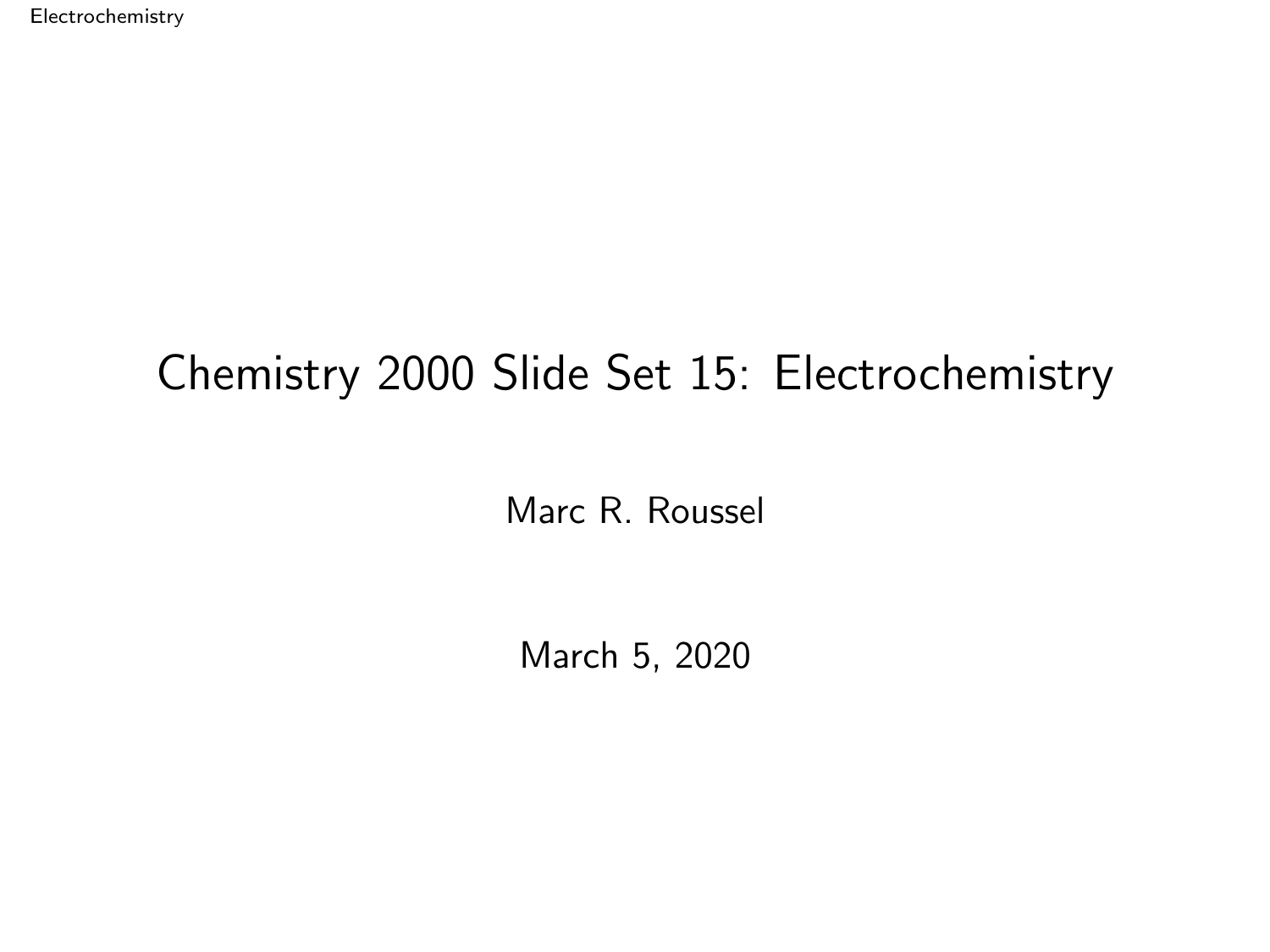<span id="page-1-0"></span>[Electrochemistry](#page-0-0)  $\mathsf{\mathsf{L}}$  [Electrochemical cells](#page-1-0)

#### Electrochemical cells

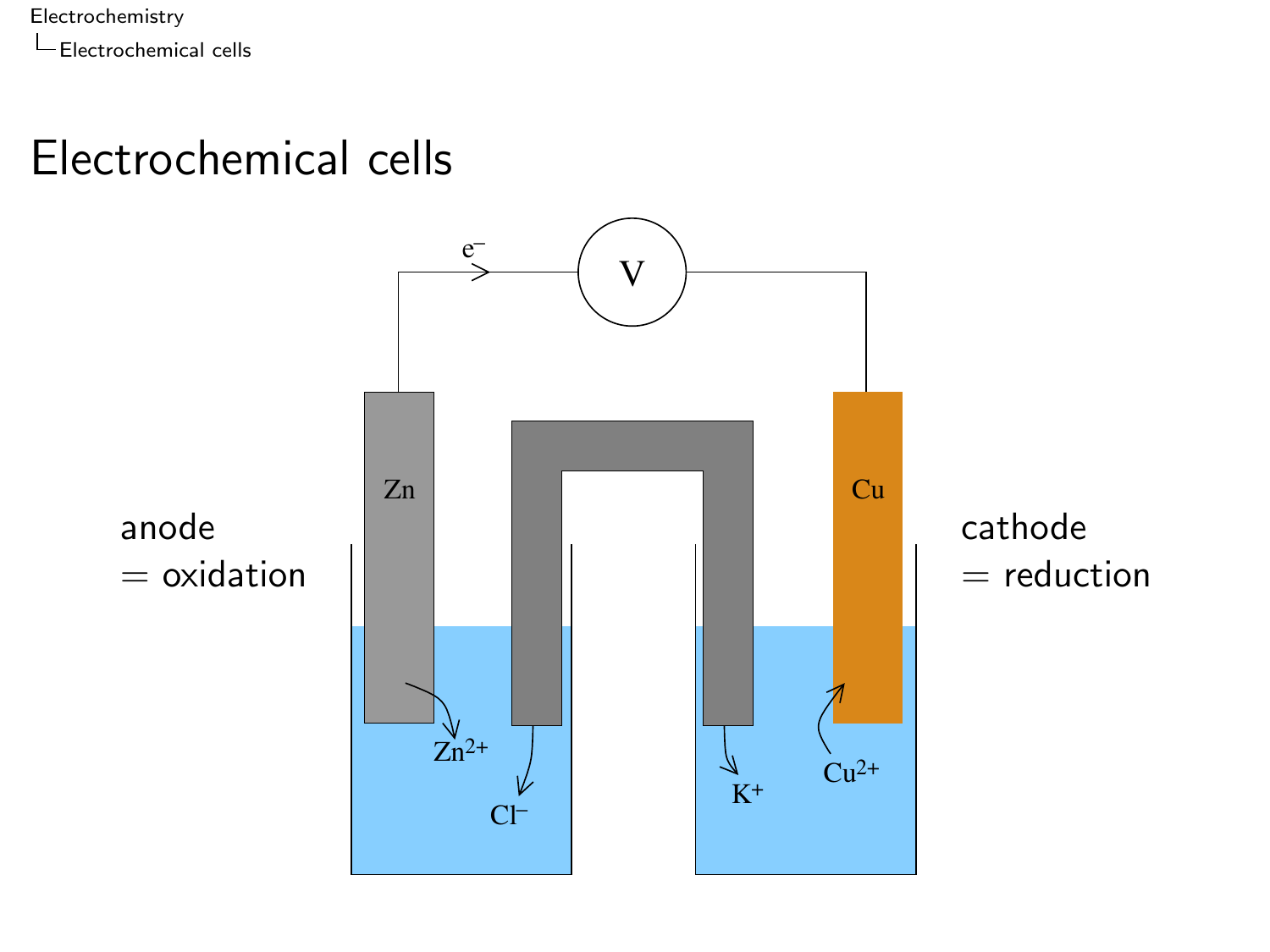[Electrochemistry](#page-0-0) [Electrochemical cells](#page-1-0)

# Key requirements for an electrochemical cell



- Spatial separation of half-reactions
- An external electrical circuit
- A means of maintaining electroneutrality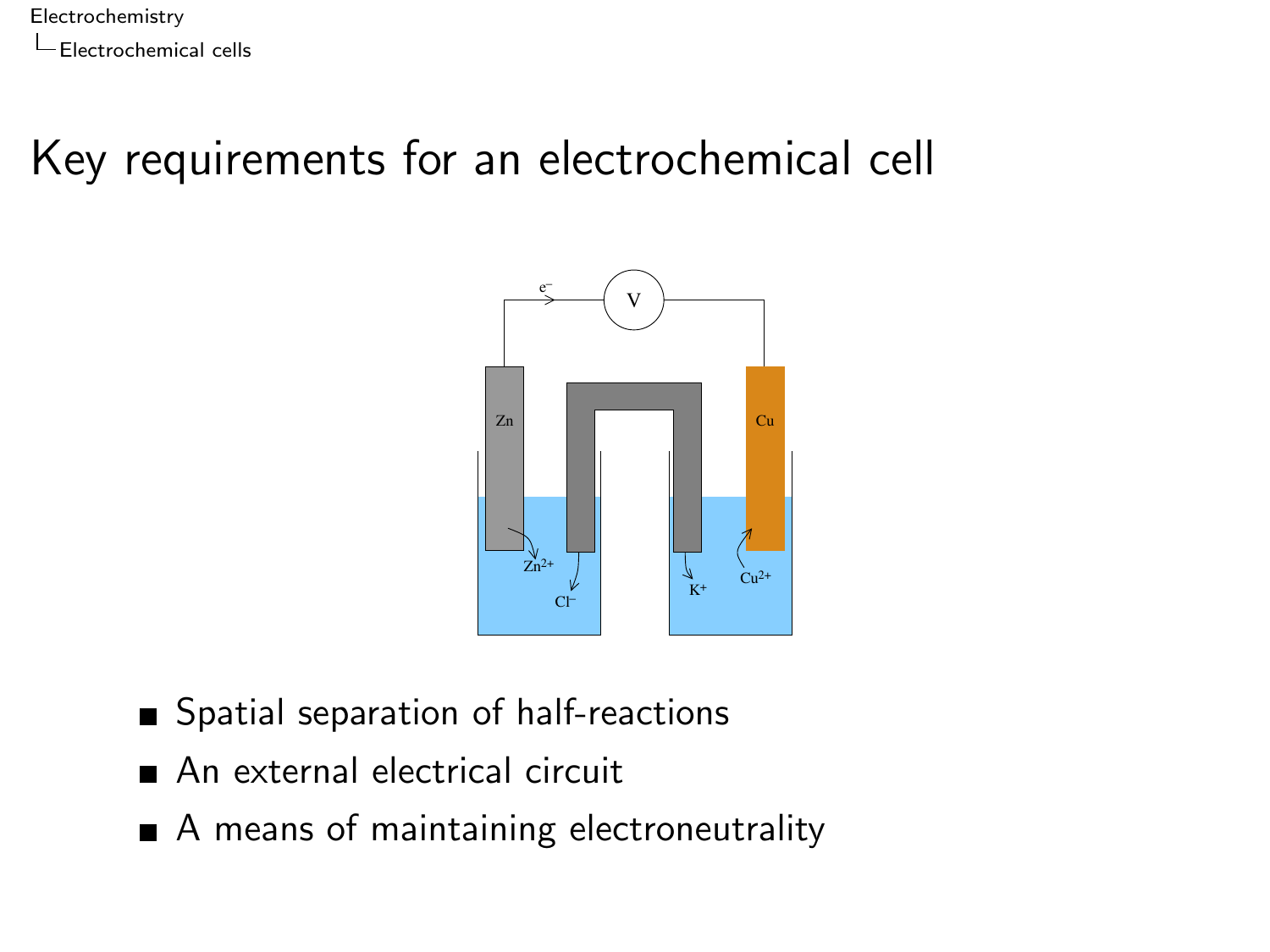[Electrochemistry](#page-0-0) [Electrochemical cells](#page-1-0)

Cell diagrams



There is an abbreviated notation to describe an electrochemical cell. Example:

$$
Zn_{(s)}|Zn^{2+}_{(aq)}\|Cu^{2+}_{(aq)}|Cu_{(s)}\\
$$

- A single bar represents direct contact between two phases.
- The double bar represents an indirect junction between two miscible phases (e.g. a salt bridge).
- When we know which is which, we put the anode on the left.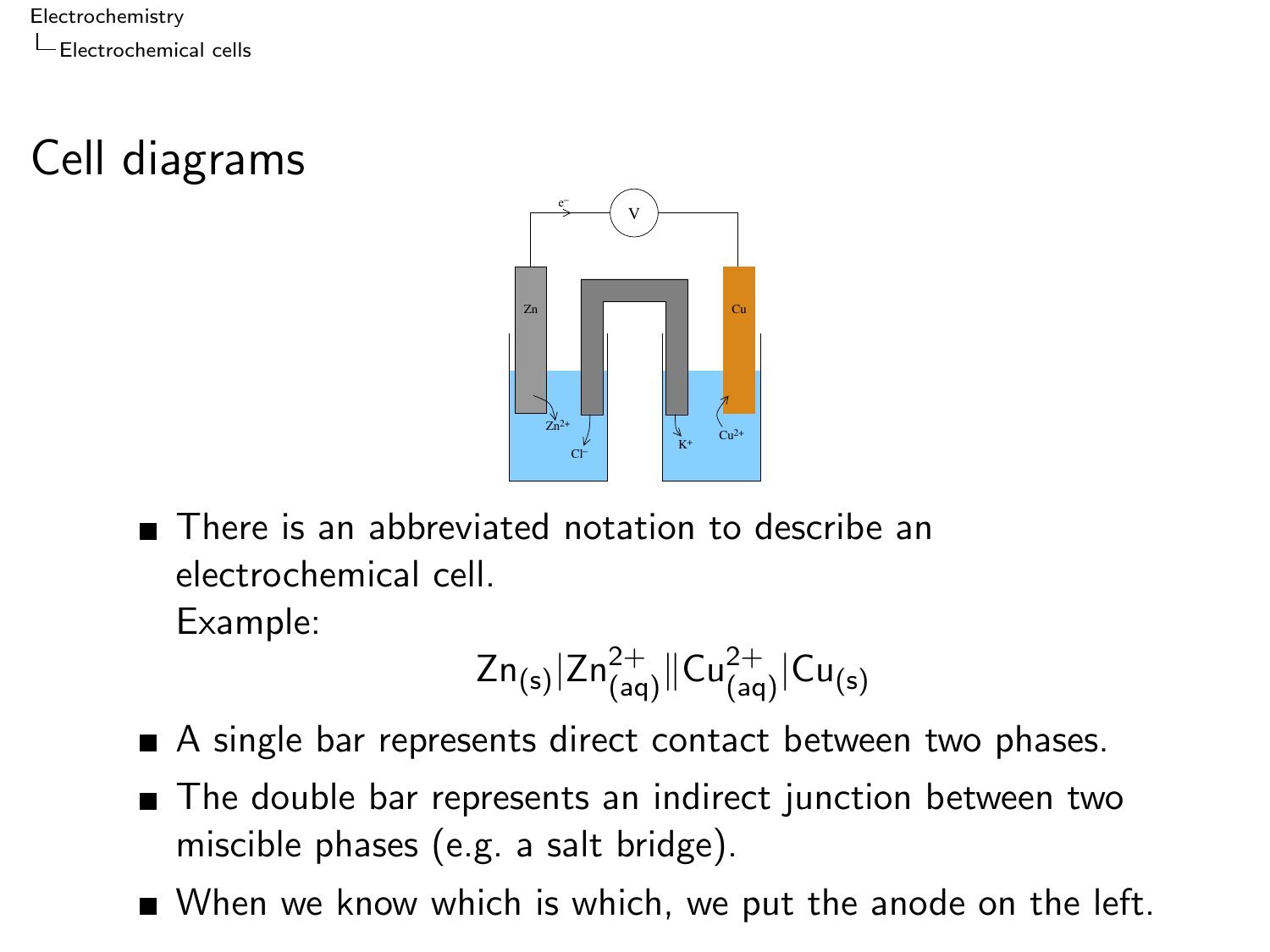[Electrochemistry](#page-0-0) [Electrochemical cells](#page-1-0)

# Reversible emf



- Recall that reversibility of a process means that the system and surroundings are in equilibrium during the process.
- The voltage produced by the cell can be measured under reversible conditions by using a voltage source that opposes current flow.
- The externally applied voltage that just stops current flow is called the electromotive force or emf.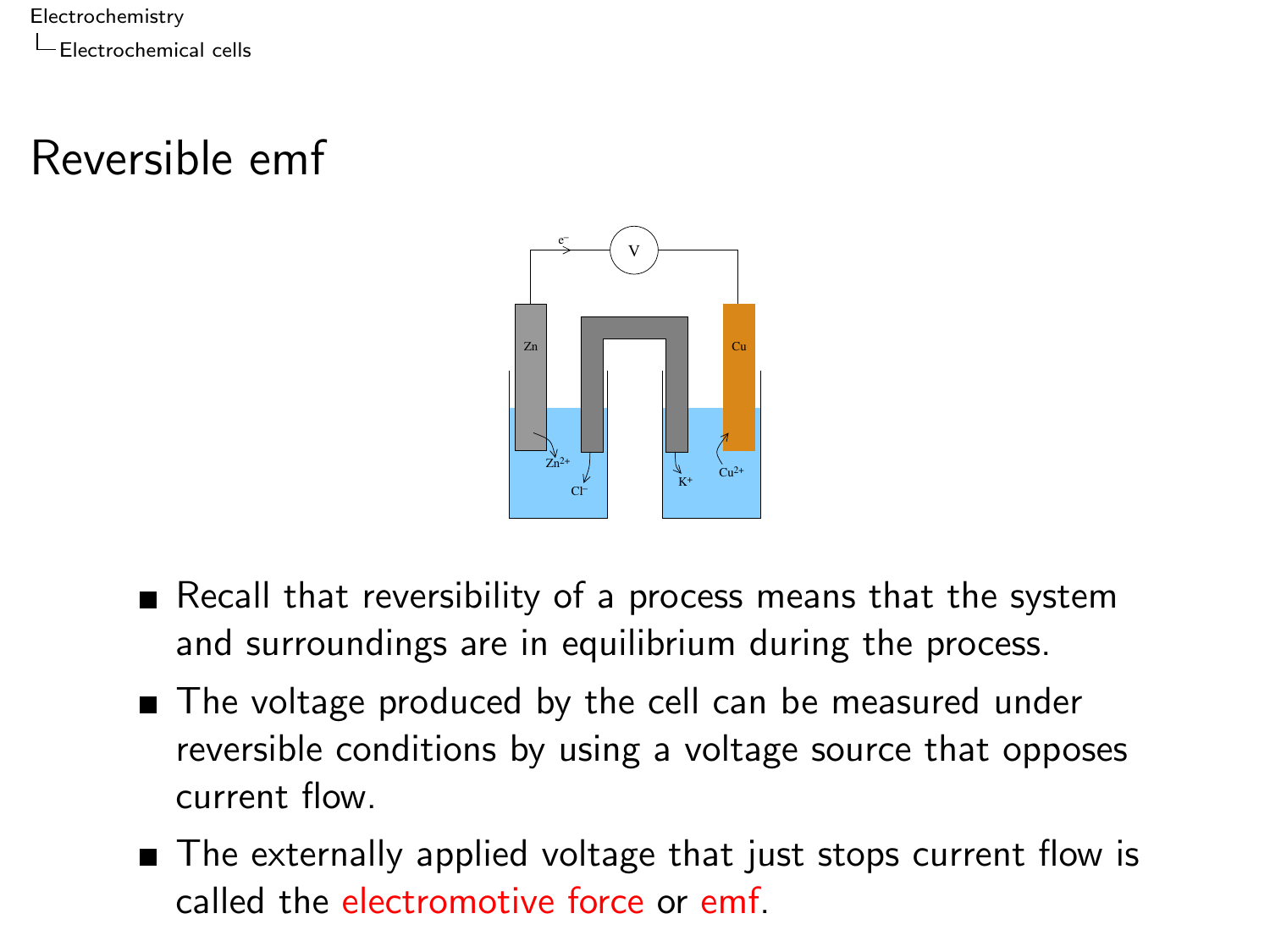# Some nearly synonymous words

**v**oltage

- (Reversible) emf
- Electric potential difference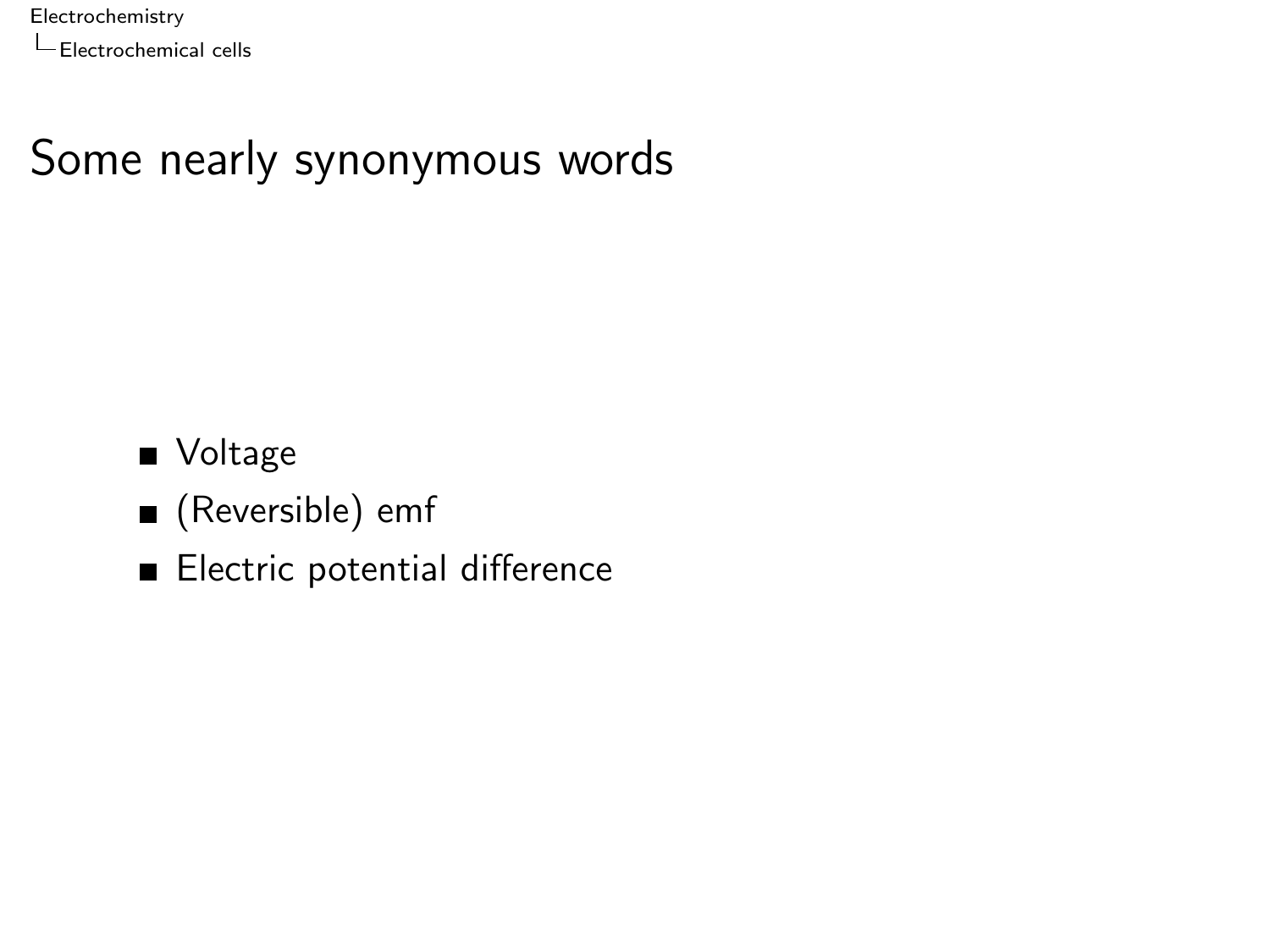### <span id="page-6-0"></span>So why is G called the Gibbs free energy?

- We can show that  $\Delta G$  is the non-pV reversible work in a process.
- If  $w < 0$ , work is done by the system. This could be used to, e.g., raise a weight.
- The maximum work that can be extracted from a system is  $-W<sub>rev</sub>$ .
- This means that  $-\Delta G$  is the maximum non-pV work that could be extracted from a process.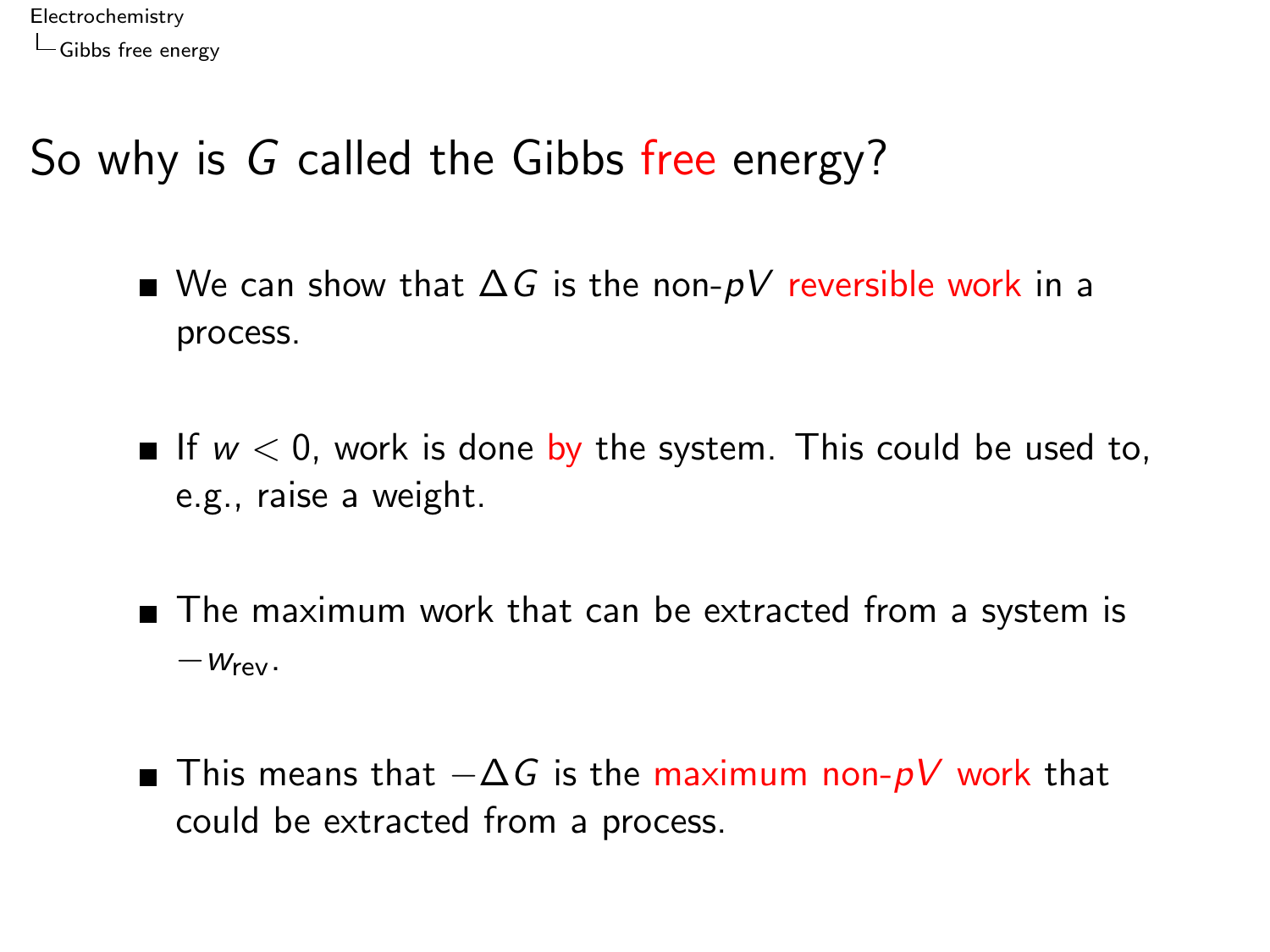#### <span id="page-7-0"></span>The Nernst equation

- For a chemical reaction,  $\Delta_r G = w_{\text{rev, non-IV}}$
- Electrical work on a charge  $q$  moving through an electric potential difference (voltage)  $\Delta \phi$ :

$$
w=q\Delta\phi
$$

**■** If we measure the voltage under reversible conditions,  $\Delta\phi$  is the emf E.

$$
\Delta_r G = qE
$$

**■** The charge carriers are electrons, so  $q = -nF$ , where *n* is the number of moles of electrons, and  $F$  is the charge of a mole of electrons, a quantity called Faraday's constant:

$$
\Delta_r G = -nFE
$$
  

$$
F = eN_A = 96485.332123 C/mol
$$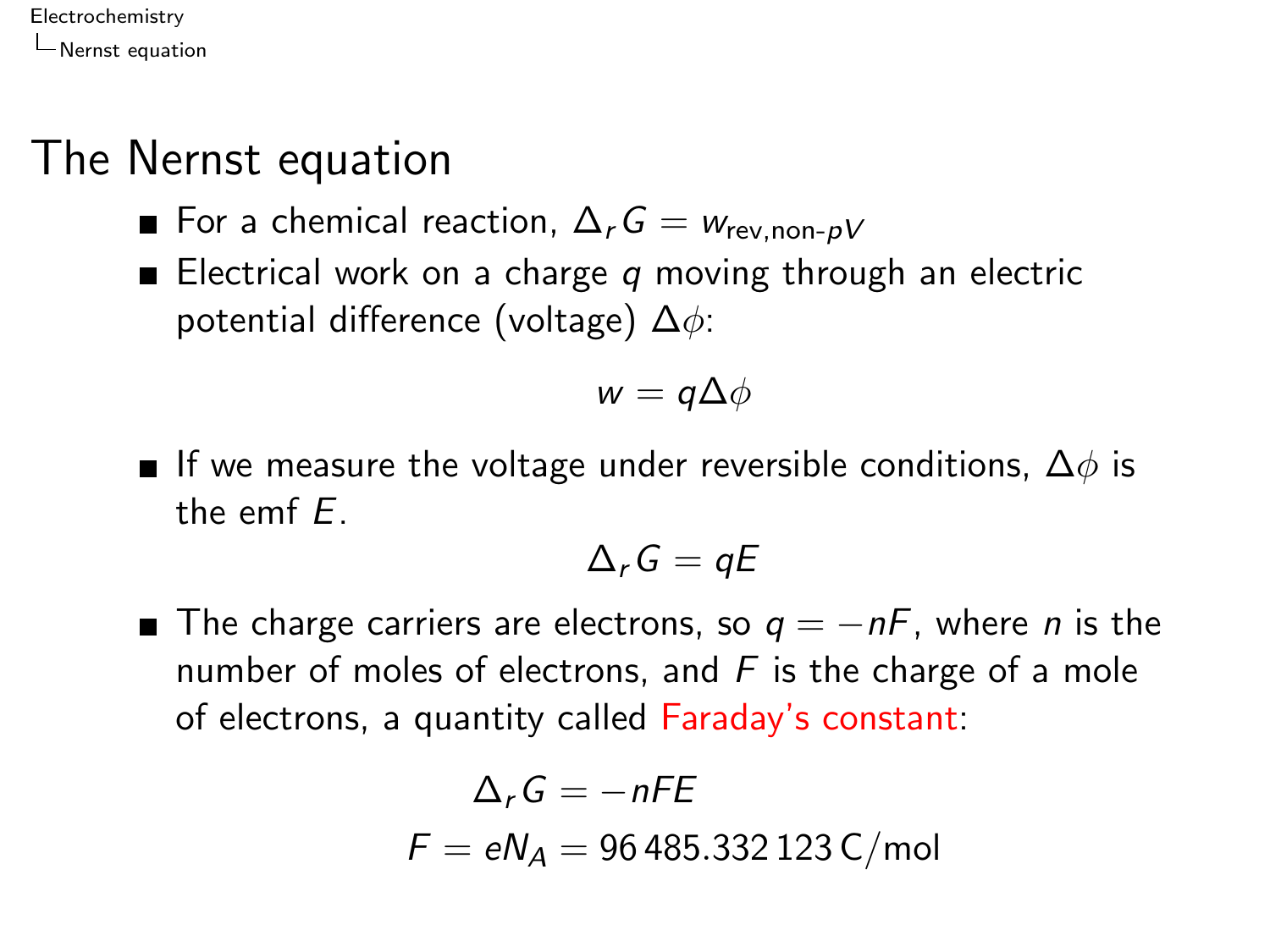$$
\Delta_r G = -nFE
$$

 $\blacksquare$  It is generally more convenient to work in terms of the molar free energy  $\Delta_r G_m$ . To get this, divide both sides of the equation by the number of moles of a reactant or product involved in a particular reaction:

$$
\Delta_r G_m = -\nu_e F E
$$

where  $\nu_e$  is the stoichiometric coefficient of the electrons in the overall redox reaction.

■ We can apply the above equation under any conditions. In particular, under standard conditions,

$$
\Delta_r G_m^\circ = -\nu_e F E^\circ
$$

where  $E^{\circ}$  is the emf under standard conditions.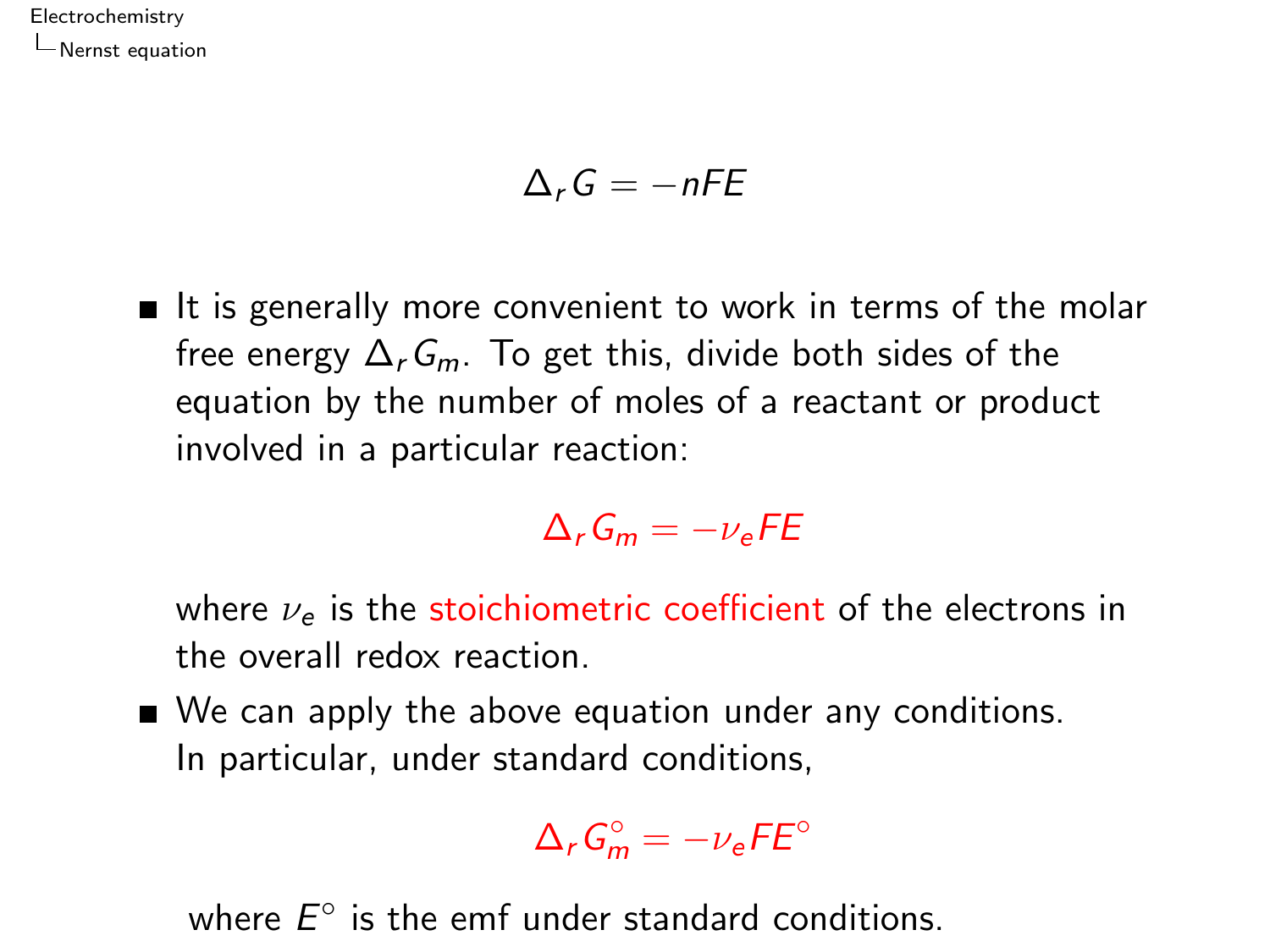$$
\Delta_r G_m = -\nu_e F E \quad \text{and} \quad \Delta_r G_m^\circ = -\nu_e F E^\circ
$$

Since

$$
\Delta_r G_m = \Delta_r G_m^\circ + RT \ln Q,
$$

we get

$$
-\nu_e FE = -\nu_e FE^\circ + RT \ln Q,
$$
  
or  $E = E^\circ - \frac{RT}{\nu_e F} \ln Q.$ 

The highlighted equation is known as the Nernst equation.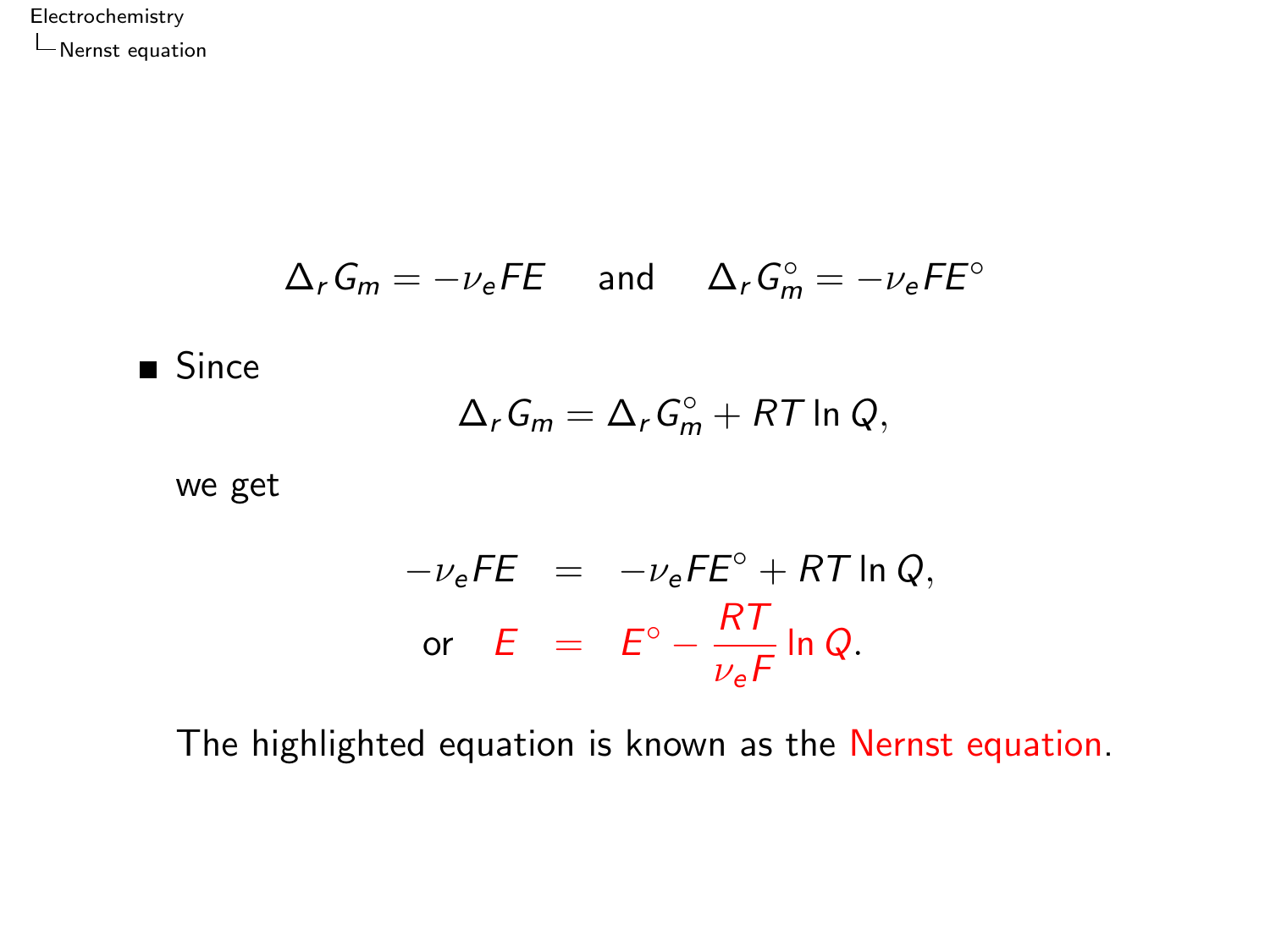#### Some important relationships

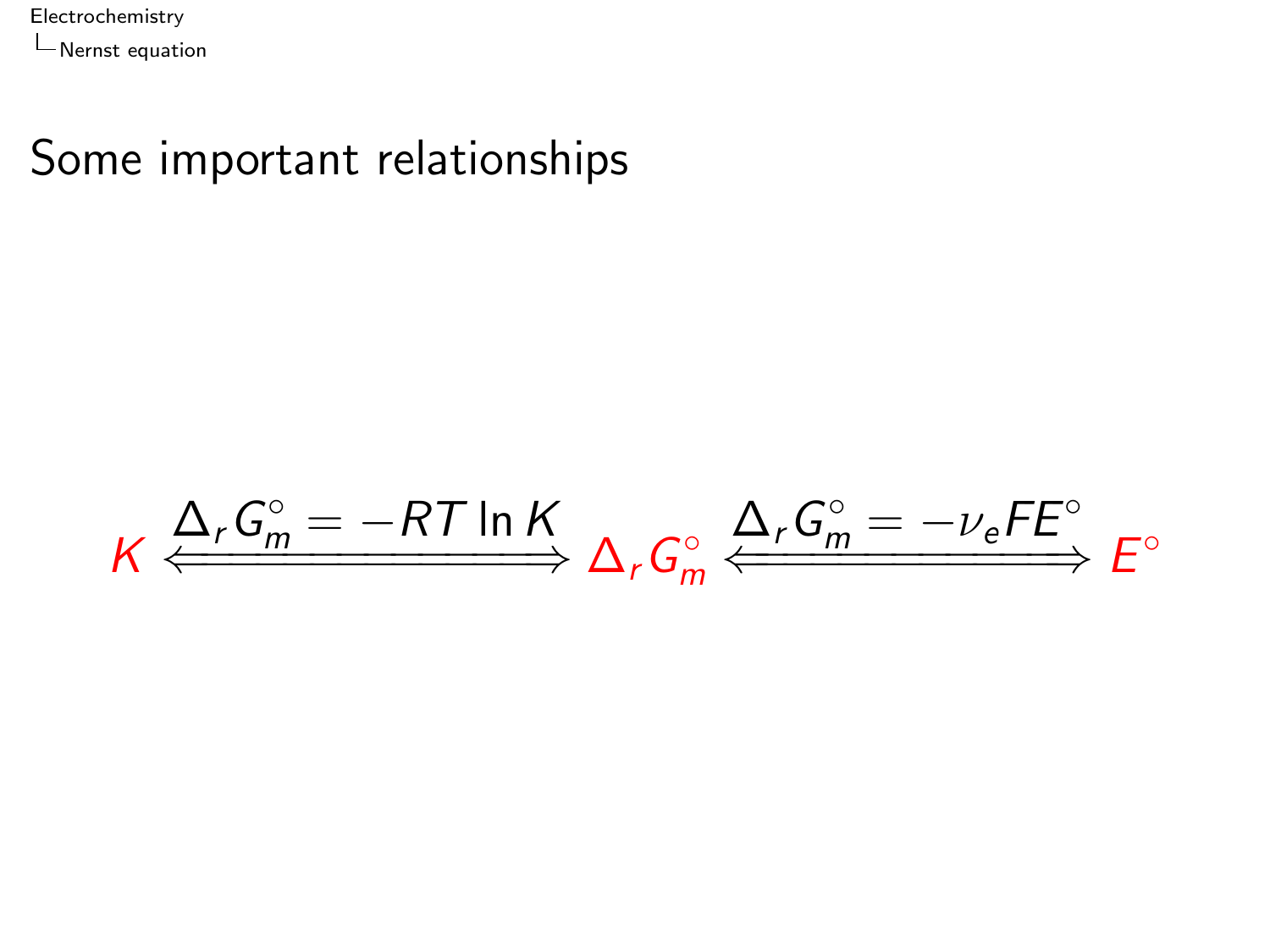#### The emf is an intensive quantity

Recall that free energy is an extensive quantity.

**■** In deriving the Nernst equation, we divided  $\Delta G$  by *n*.

■ This means that emf is an intensive property.

■ The emf won't change if you multiply a reaction. Don't multiply the emf.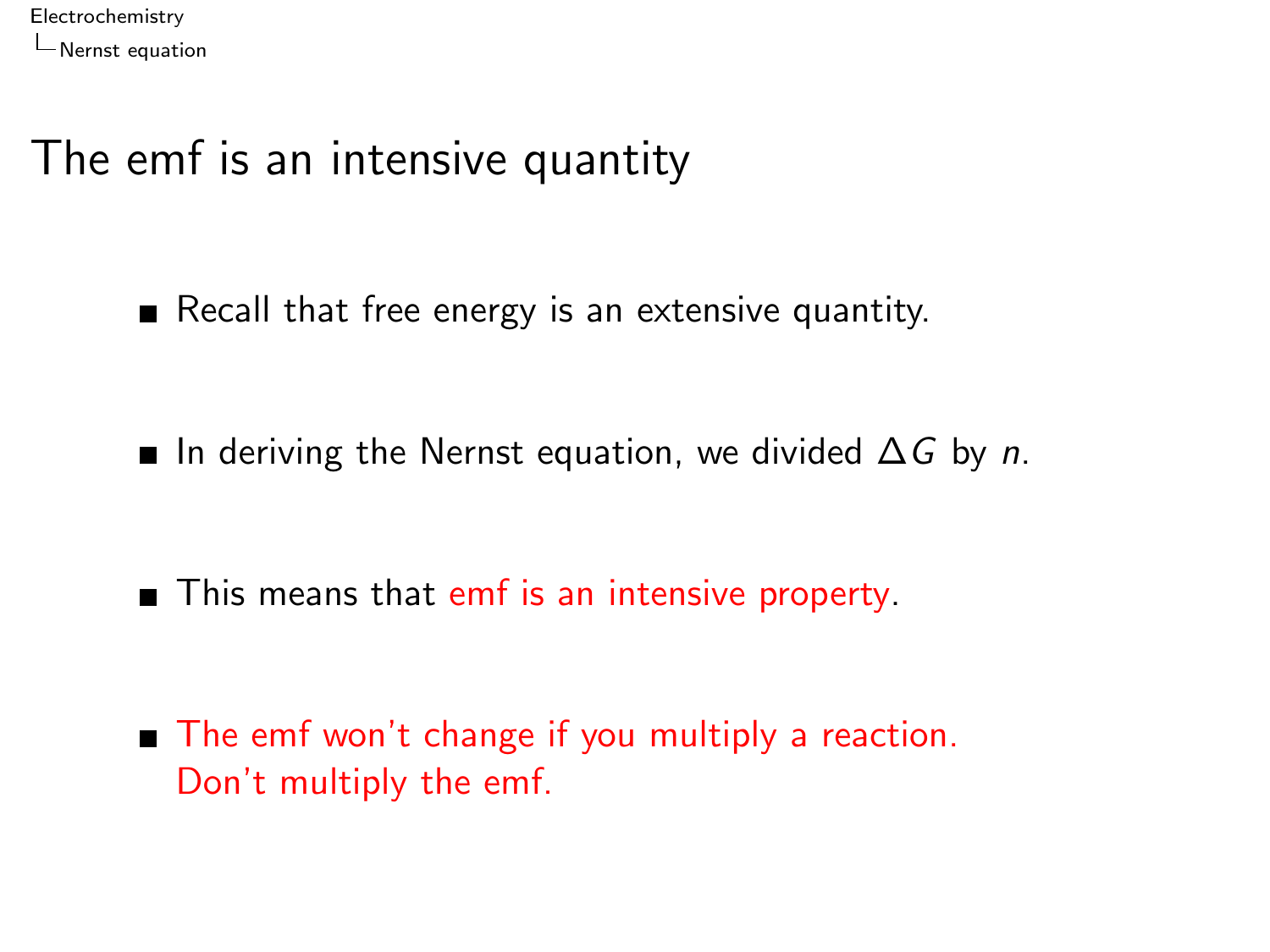#### Thermodynamic feasibility and the emf

- $\Delta_r G_m < 0$  for a thermodynamically allowed reaction at constant temperature and pressure, and  $\Delta_r G_m = -\nu_e F E$ .
- We now have yet another way to decide if a reaction is thermodynamically allowed:

 $E > 0$  for a thermodynamically allowed reaction at constant temperature and pressure.

When we write a cell diagram, it is assumed that oxidation occurs at the electrode on the left. If this is wrong, the calculated emf will be negative, indicating that reduction occurs at the electrode on the left, or equivalently that the reaction occurs in the opposite direction to that implied by the diagram.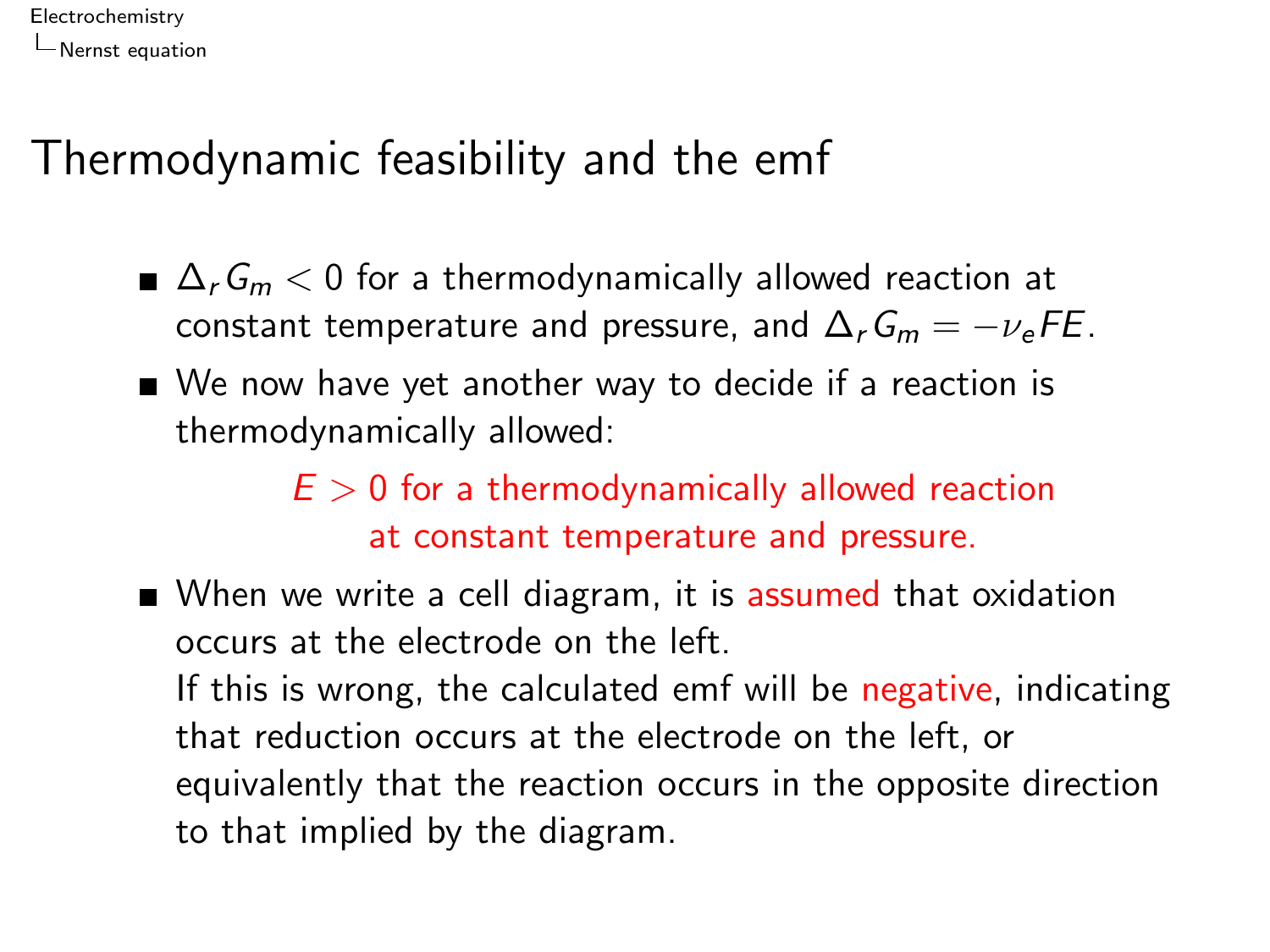

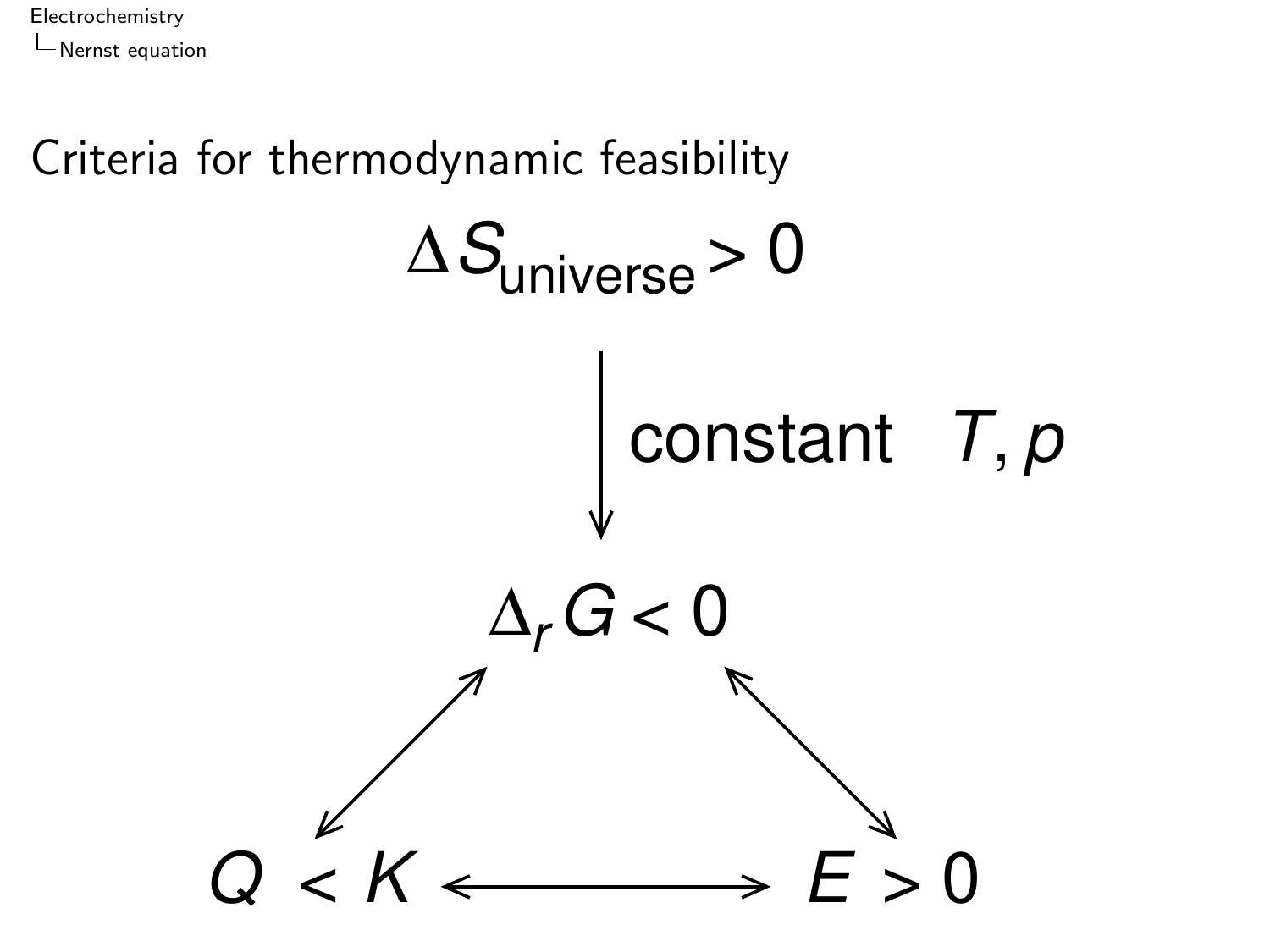#### Half cells

A half-cell consists of an electrode (possibly including a gas flowing over the electrode) and the necessary solution for one of the half-reactions in an electrochemical process.

Example: a zinc electrode bathing in a zinc nitrate solution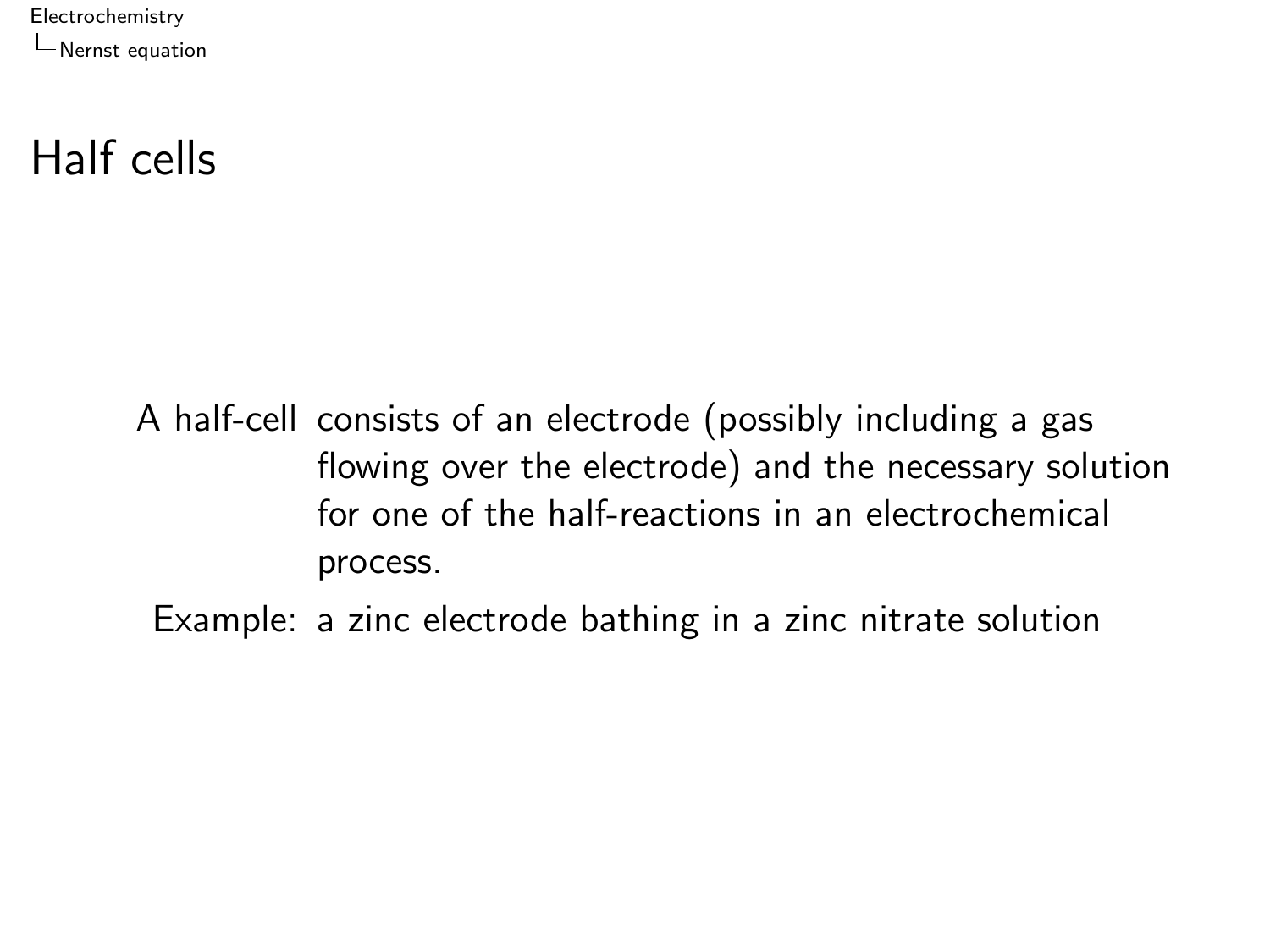## Half-cell potentials

- Suppose that we have three different half-cells, A, B and C.
- We measure the emfs of the following cells:

$$
A \| B \tB \| C \tA \| C
$$
  

$$
E_{AB} \tE_{BC} \tE_{AC}
$$

Experimentally, we find the following:

$$
\mathit{E}_{AB}+\mathit{E}_{BC}=\mathit{E}_{AC}
$$

■ This can be explained if each cell emf can be calculated as the difference of half-cell potentials:

$$
E_{AB} = E_B - E_A
$$
  
\n
$$
E_{BC} = E_C - E_B
$$
  
\n
$$
E_{AC} = E_C - E_A
$$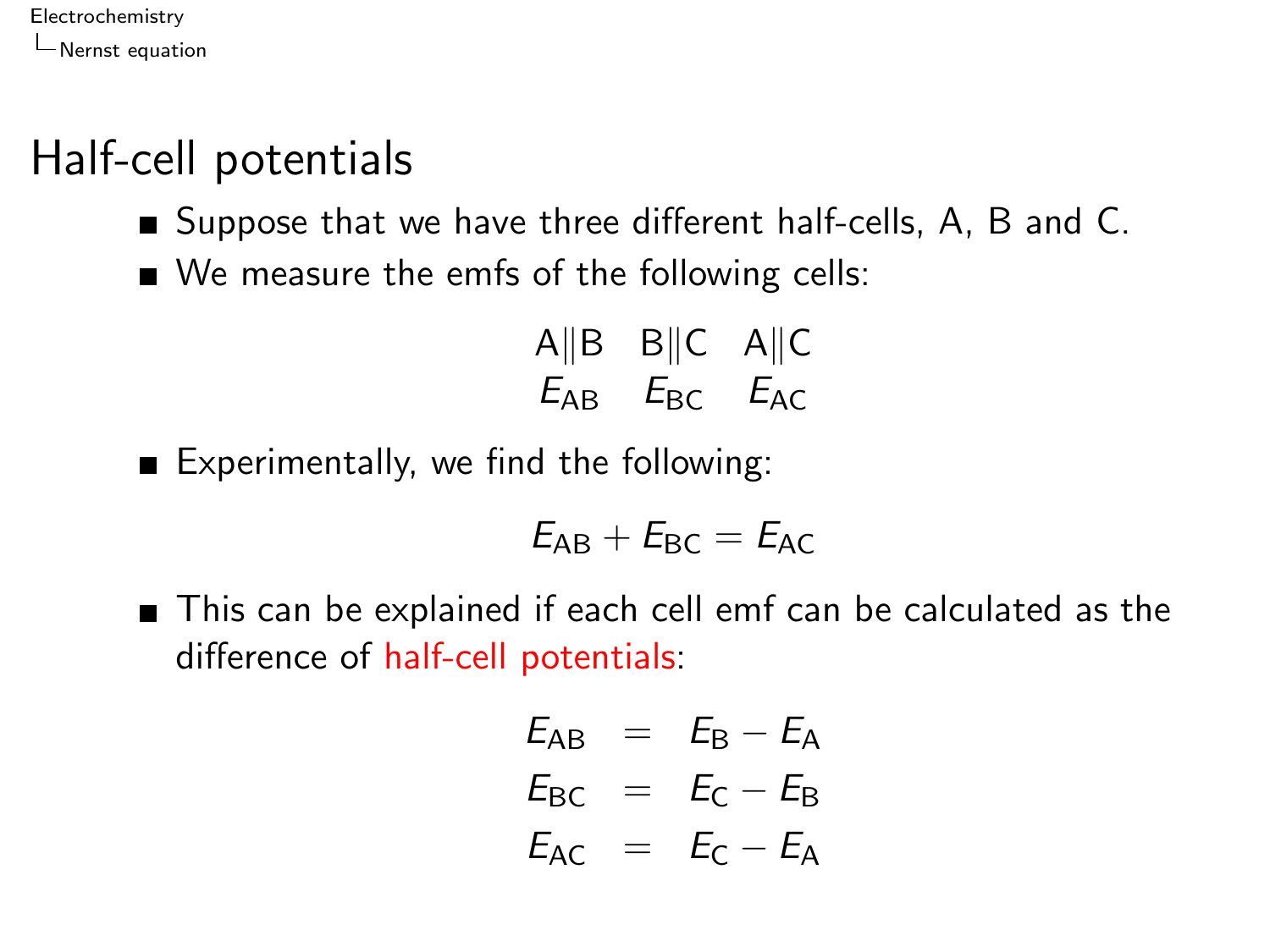- By convention, we use reduction potentials as our half-cell potentials.
- Since oxidation occurs at the anode and we use half-cell reduction potentials,

$$
E_{\text{cell}}=E_{\text{cathode}}-E_{\text{anode}}
$$

Conceptually, it is often useful to think of this equation as an addition:

$$
E_{\text{cell}} = E_{\text{cathode}}^{\text{red}} + E_{\text{anode}}^{\text{ox}}
$$

with

$$
E_{\rm anode}^{\rm ox}=-E_{\rm anode}^{\rm red}
$$

The negative sign is the result of reversing the reduction reaction to obtain the oxidation reaction that occurs at the anode.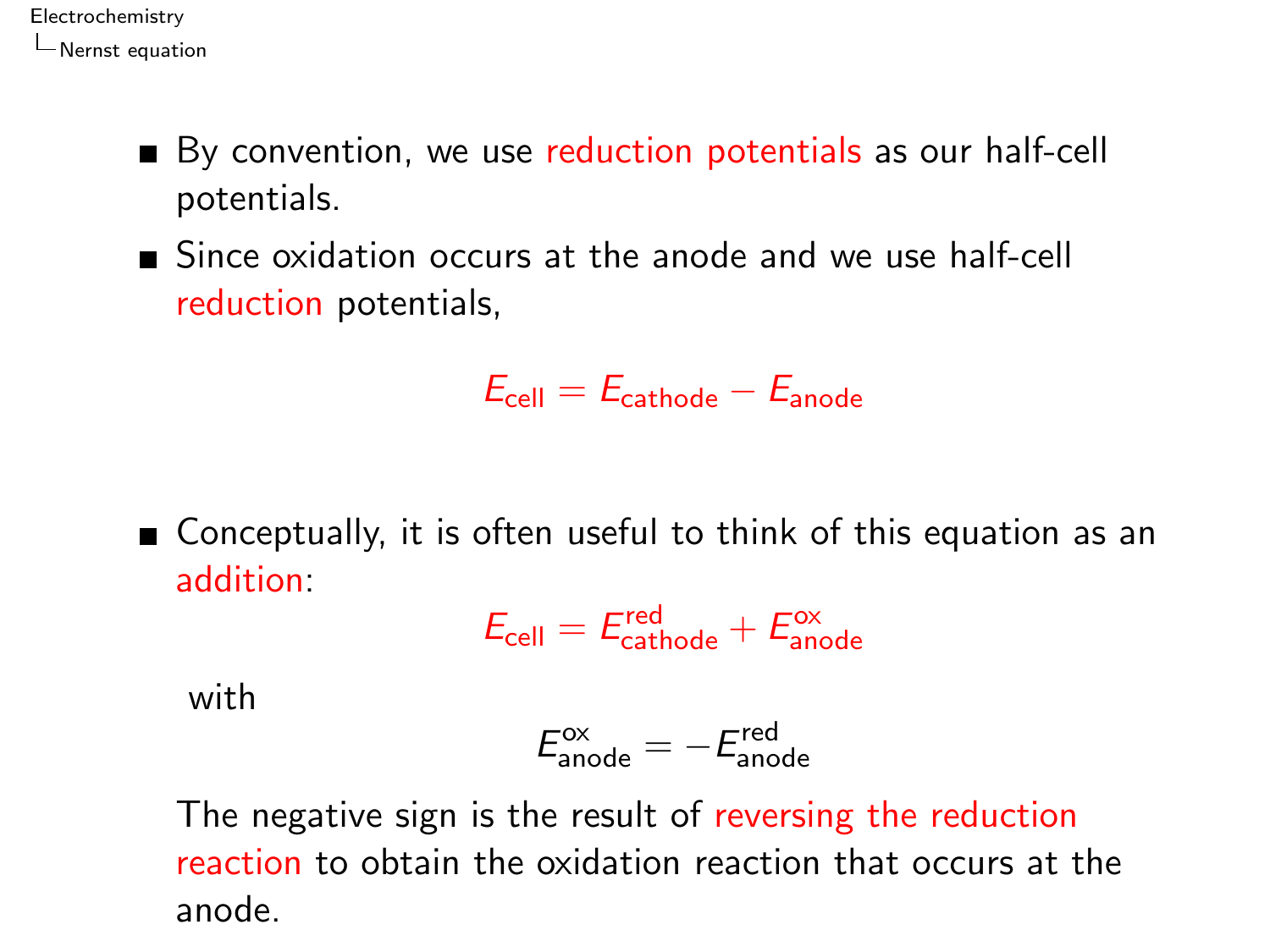#### Standard reduction potentials

- Our tables will contain standard reduction potentials, i.e. reduction potentials under the usual thermodynamic standard conditions (unit activities of all reactants and products, etc.).
- Electric potential is a relative measurement, so there is no way to assign absolute values to the standard reduction potentials.
- We arbitrarily assign a standard reduction potential of zero to the half-reaction

$$
\mathsf{H}^+_\mathsf{(aq)} + \mathsf{e}^- \rightarrow \frac{1}{2} \mathsf{H}_\mathsf{2(g)}
$$

■ This choice fixes all other reduction potentials, both under standard and nonstandard conditions.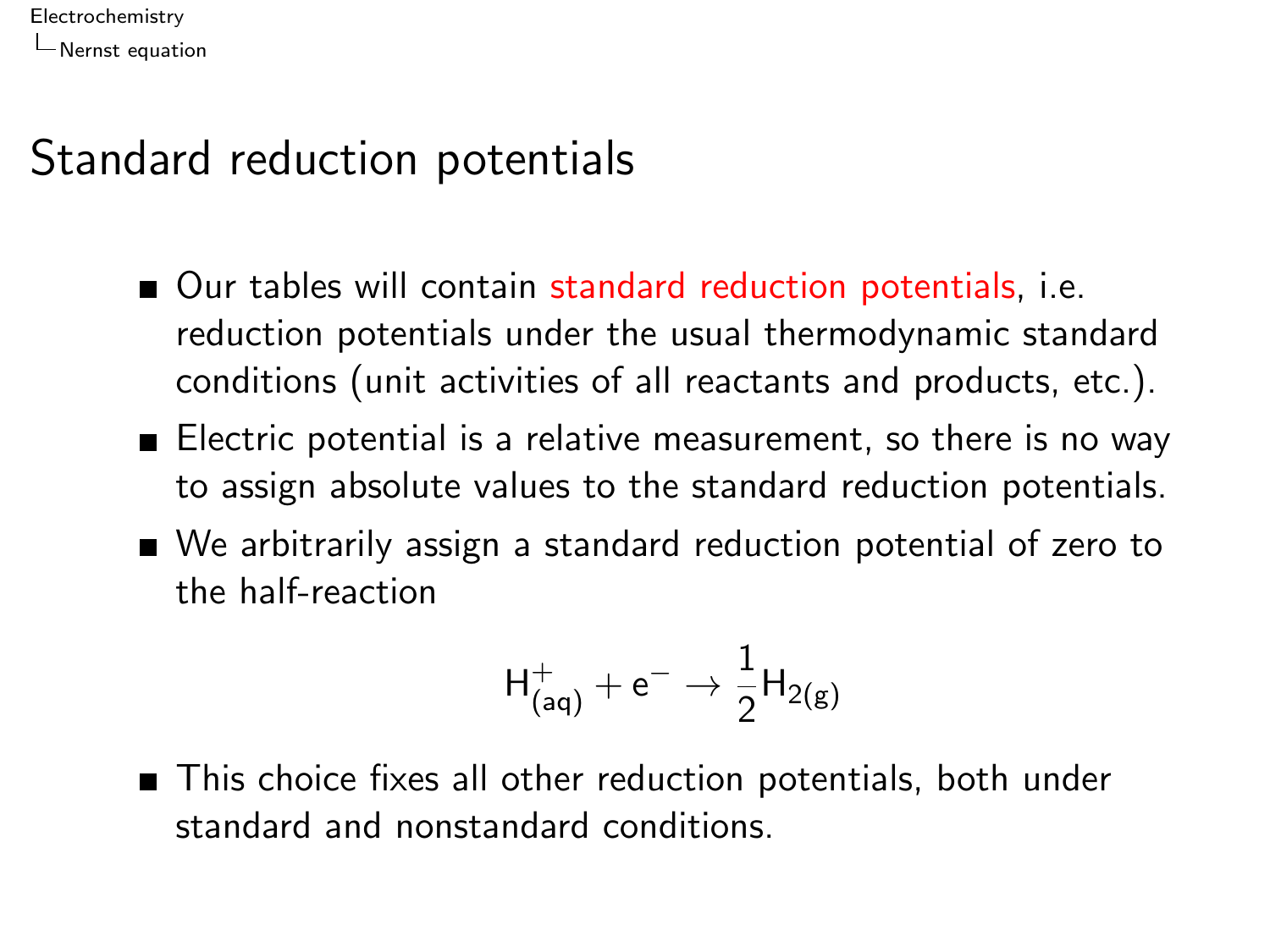### The (standard) hydrogen electrode

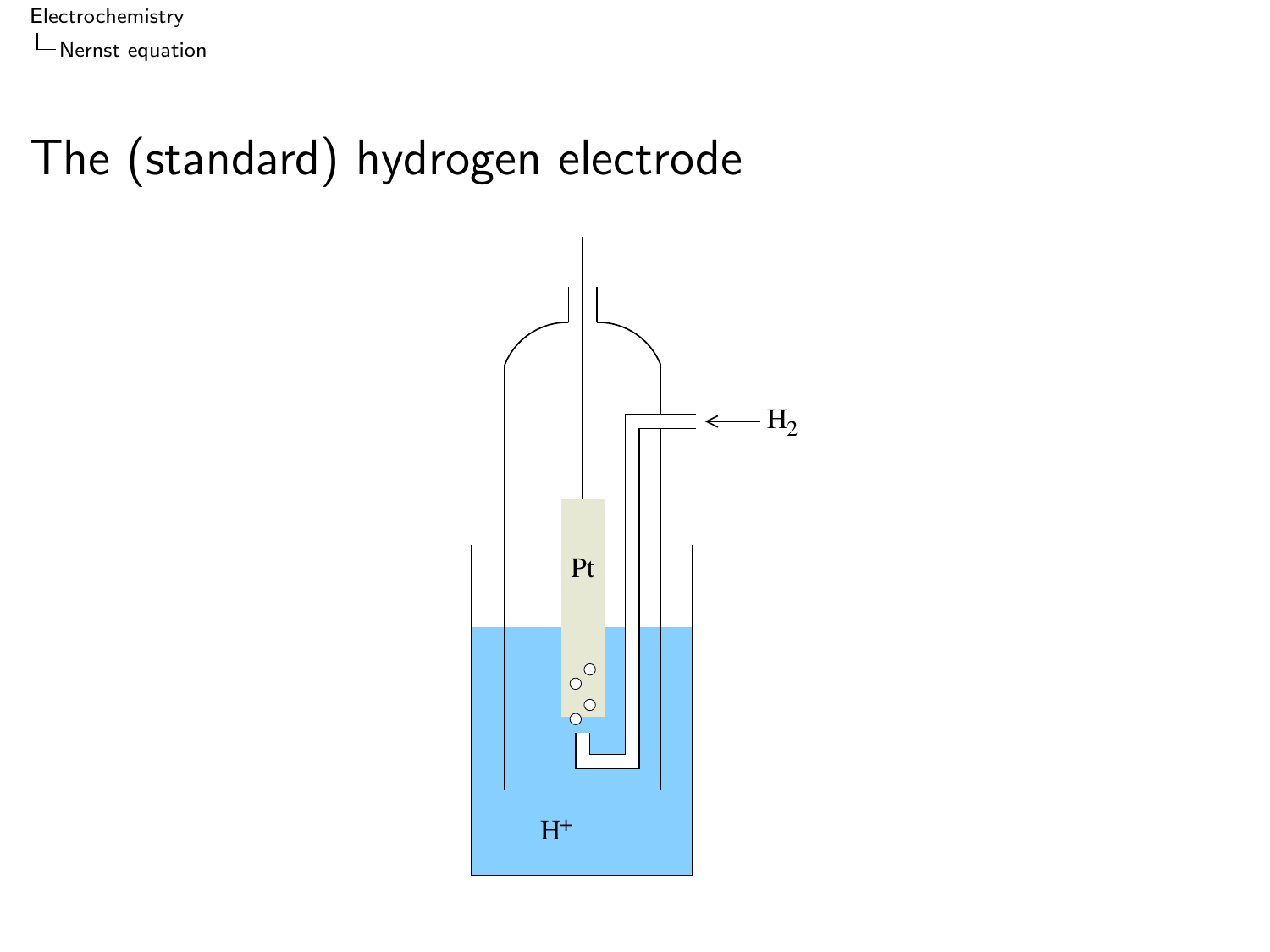- We can use a hydrogen electrode to measure electrode potentials, then use the Nernst equation to calculate standard reduction potentials.
- We then build tables of standard reduction potentials.
- We can also use the hydrogen electrode to measure the reduction potentials of electrodes for some defined conditions in order to create reference electrodes that are easier to use than the hydrogen electrode.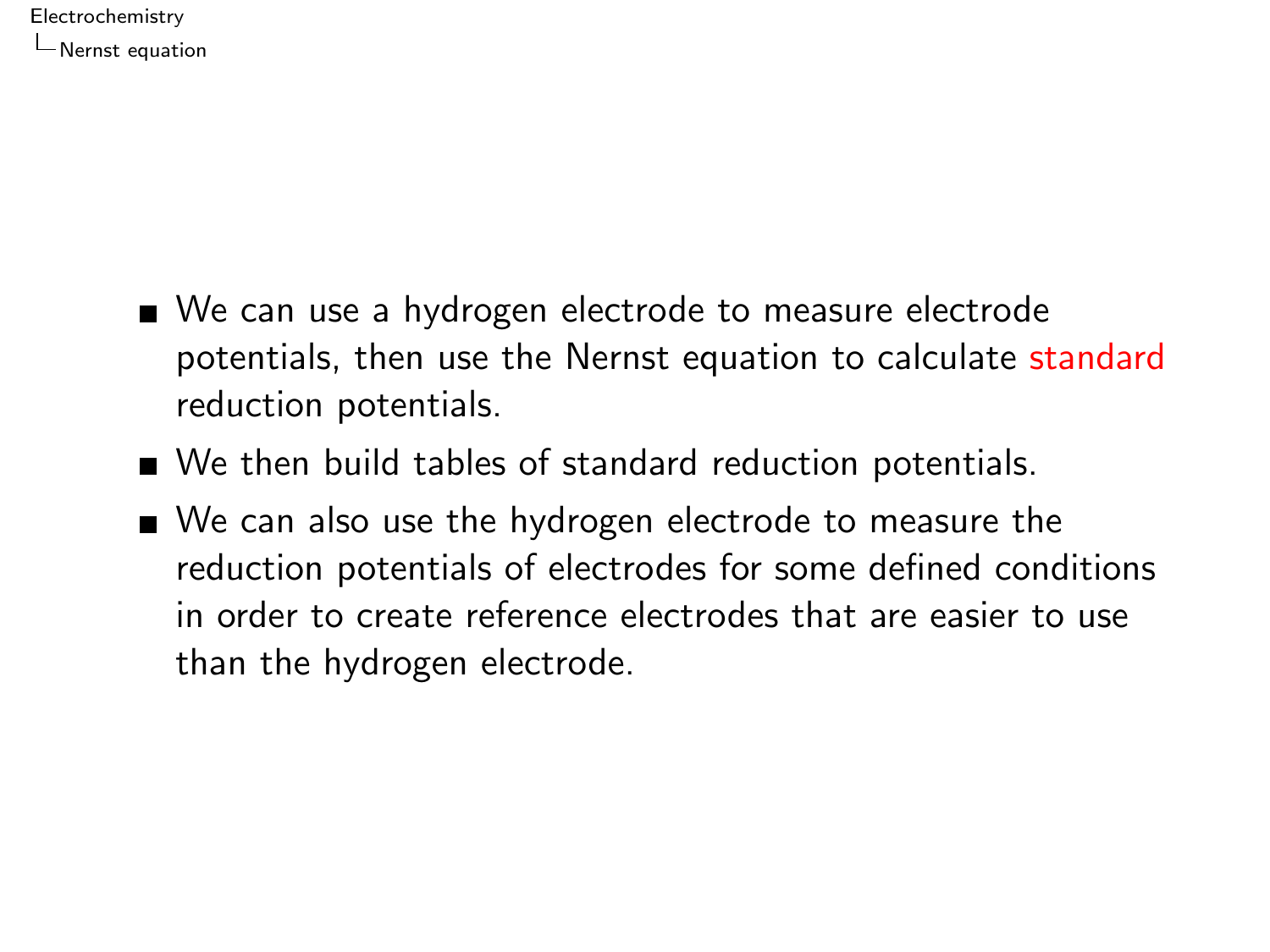#### Example: Calculating an emf with the Nernst equation

Calculate the emf generated by the following cell at  $25^{\circ}$ C:

$$
Zn_{(s)}|Zn_{(aq)}^{2+}(0.125\,M)||Ag_{(aq)}^+(0.053\,M)|Ag_{(s)}\,
$$

Data:

$$
\begin{array}{ccc} Ag_{(aq)}^+ + e^- \to Ag_{(s)} & \quad \ \ E^\circ = +0.7996\,V \\ Zn_{(aq)}^{2+} + 2e^- \to Zn_{(s)} & \quad \ \ E^\circ = -0.7618\,V \end{array}
$$

Answer: 1.5126 V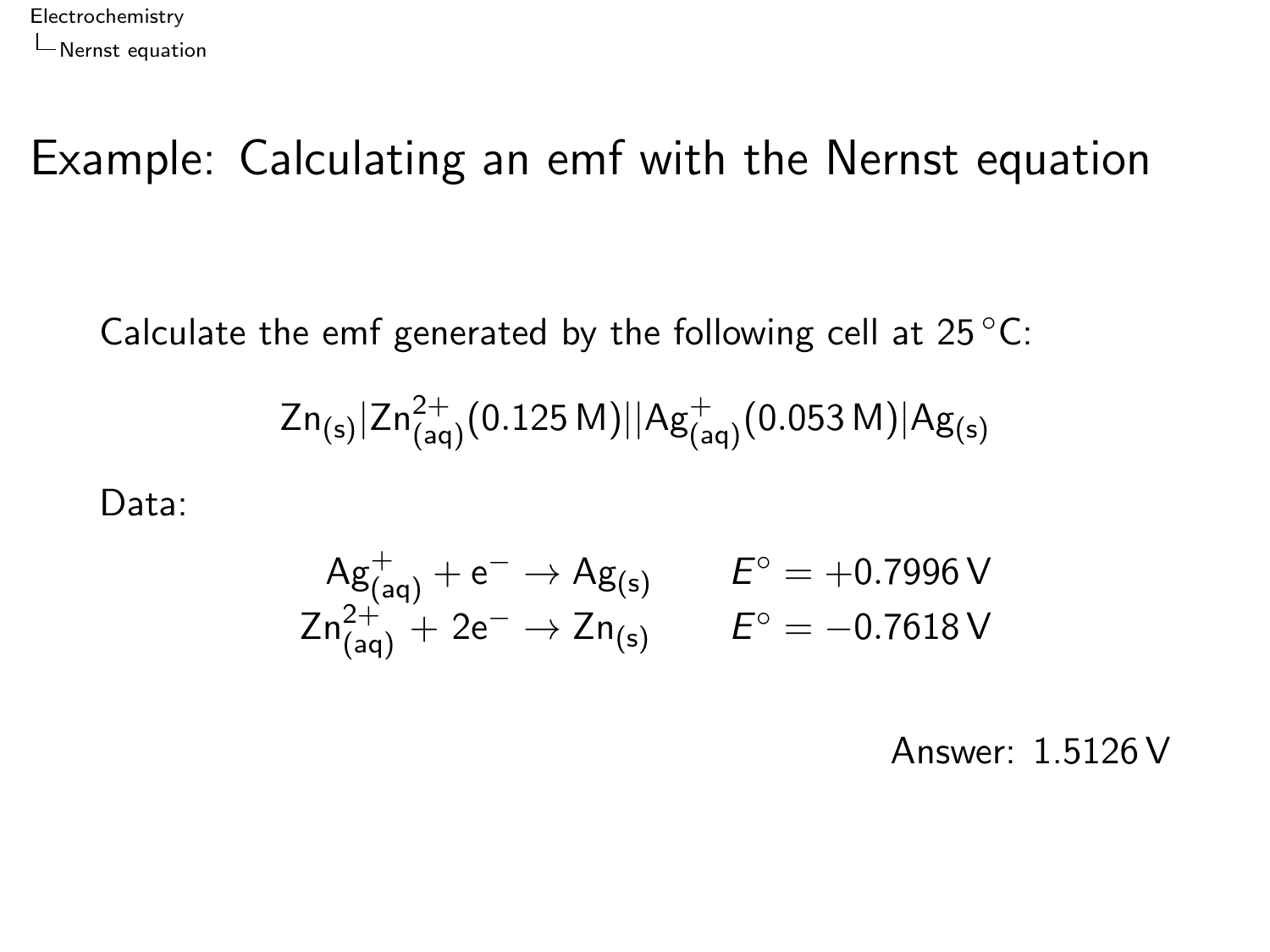# Example: Obtaining the standard reduction potential of  $Al^{3+}$

■ The cell

$$
Pt_{(s)}|H_{2(g)}(1.00 \,\text{bar})|H_{(aq)}^+(pH = 5.00)
$$
  
||A|Cl<sub>3(aq)</sub>(0.00100 mol/L)|Al<sub>(s)</sub>

has an emf of  $-1.425$  V at  $25^{\circ}$ C.

We want to get the standard reduction potential of  $Al^{3+}$ , i.e. the standard half-cell potential for

$$
\text{Al}^{3+}_{\text{(aq)}} + 3\text{e}^- \rightarrow \text{Al}_{\text{(s)}}
$$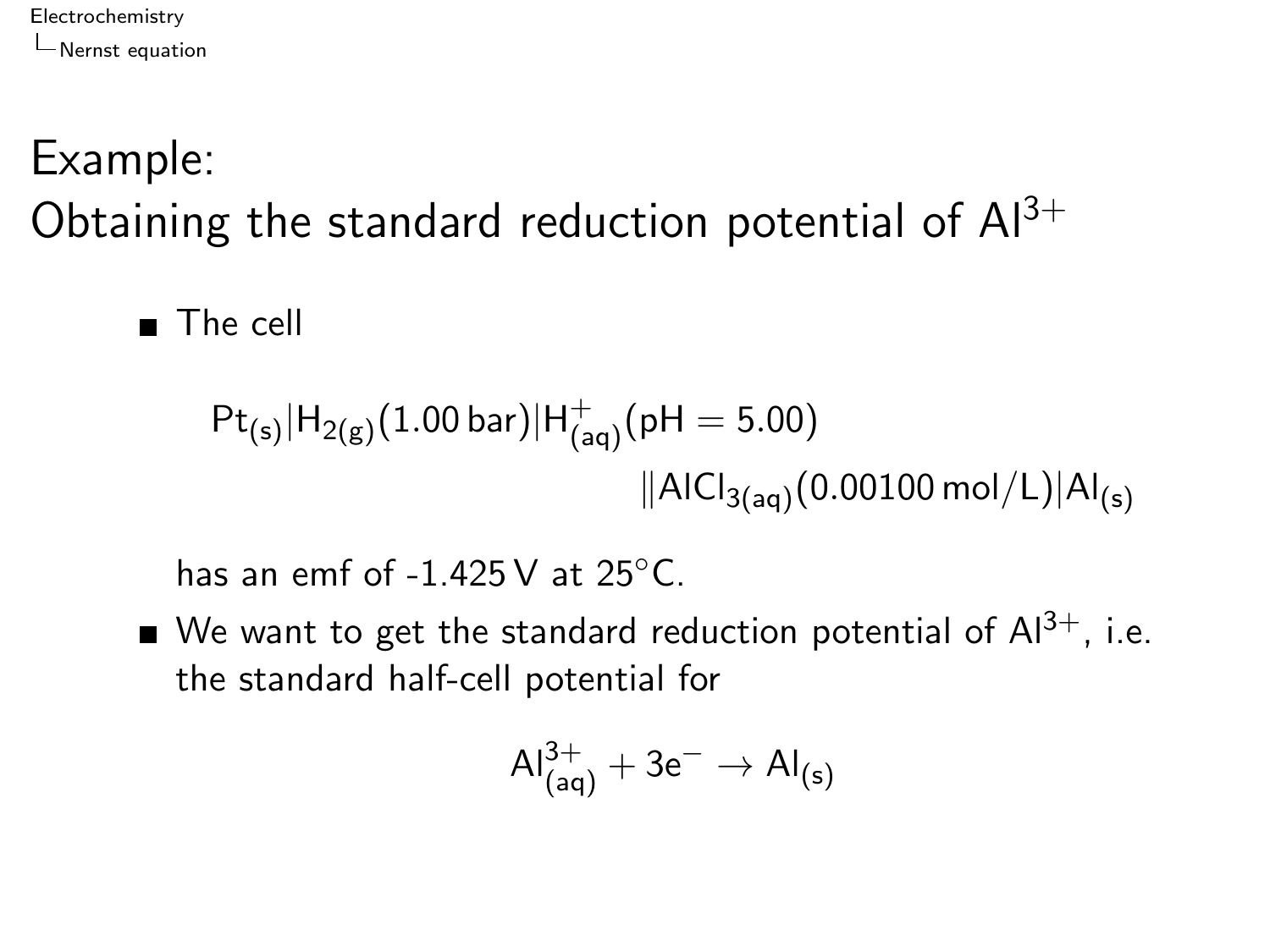#### Example: standard reduction potential of  $Al^{3+}$ (continued)

 $\mathsf{Pt}_{(\mathsf{s})}|\mathsf{H}_{2(\mathsf{g})}(1.00\,\mathsf{bar})|\mathsf{H}_{(\mathsf{aq})}^+(\mathsf{pH}=5.00)||\mathsf{AICl}_{3(\mathsf{aq})}(0.00100\,\mathsf{mol}/\mathsf{L})|\mathsf{Al}_{(\mathsf{s})}$  $emf = -1.425 V$ 

$$
E = E^{\circ} - \frac{RT}{\nu_e F} \ln Q
$$

Strategy:

- $\blacksquare$  We know the cell emf, E in the Nernst equation.
- We first want to calculate the standard emf  $E^\circ$ by rearranging the Nernst equation.
- Then we can relate  $E^{\circ}$  to the standard reduction potentials of the two half cells, one of which is our unknown.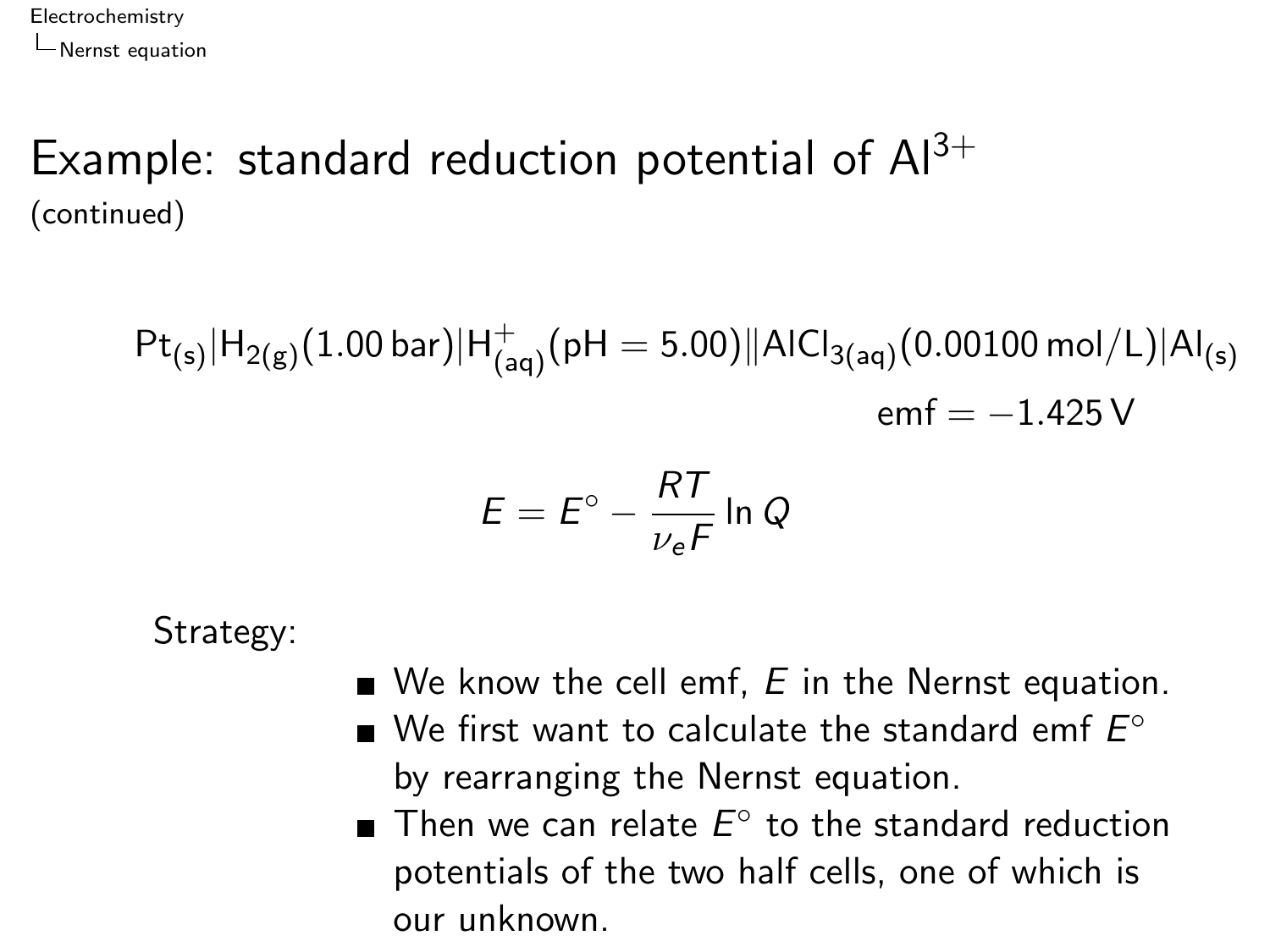# Example: Standard free energy of formation of  $\mathsf{Al}^{3+}_{(\mathsf{aq})}$

- Emf measurements are an important source of standard free energies of formation.
- In the last example, we found that  $E^\circ = -1.662\,\mathrm{V}$  and  $\nu_e = 6$ for the reaction

$$
3H_{2(g)} + 2Al^{3+}_{(aq)} \rightarrow 6H^+_{(aq)} + 2Al_{(s)}
$$

■ Now we want to calculate the standard free energy of formation of the aluminium ion.

Answer: −481.1 kJ/mol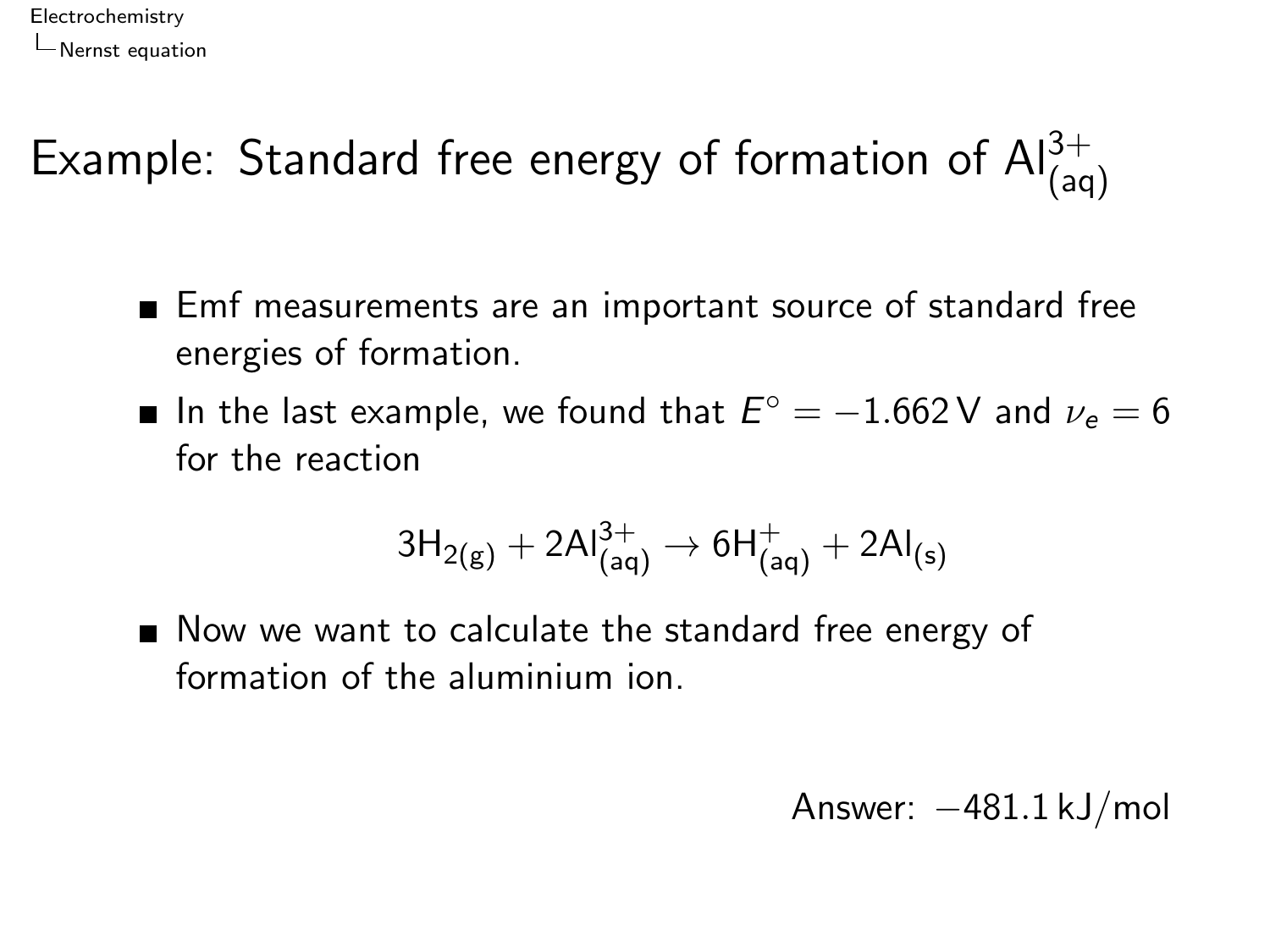#### Example: A thiosulfate/chlorine cell

■ Consider the following cell:  $\mathsf{Pt}_{(\mathsf{s})}|\mathsf{S}_2\mathsf{O}_{3(\mathsf{aq})}^{2-}(0.0083\,\mathsf{mol}/\mathsf{L}),\mathsf{HSO}_{4(\mathsf{aq})}^{-}(0.044\,\mathsf{mol}/\mathsf{L}),\mathsf{H}_{(\mathsf{aq})}^+(\mathsf{pH}=1.5)$  $\Vert C\Vert_{(aq)}^-(0.038$  mol $/L)\vert Cl_{2(g)}(0.35$  bar) $\vert Pt_{(s)}$ 

■ We want to know the emf generated by this cell.

Problem: There are no appropriate half-reactions in our electrochemical table.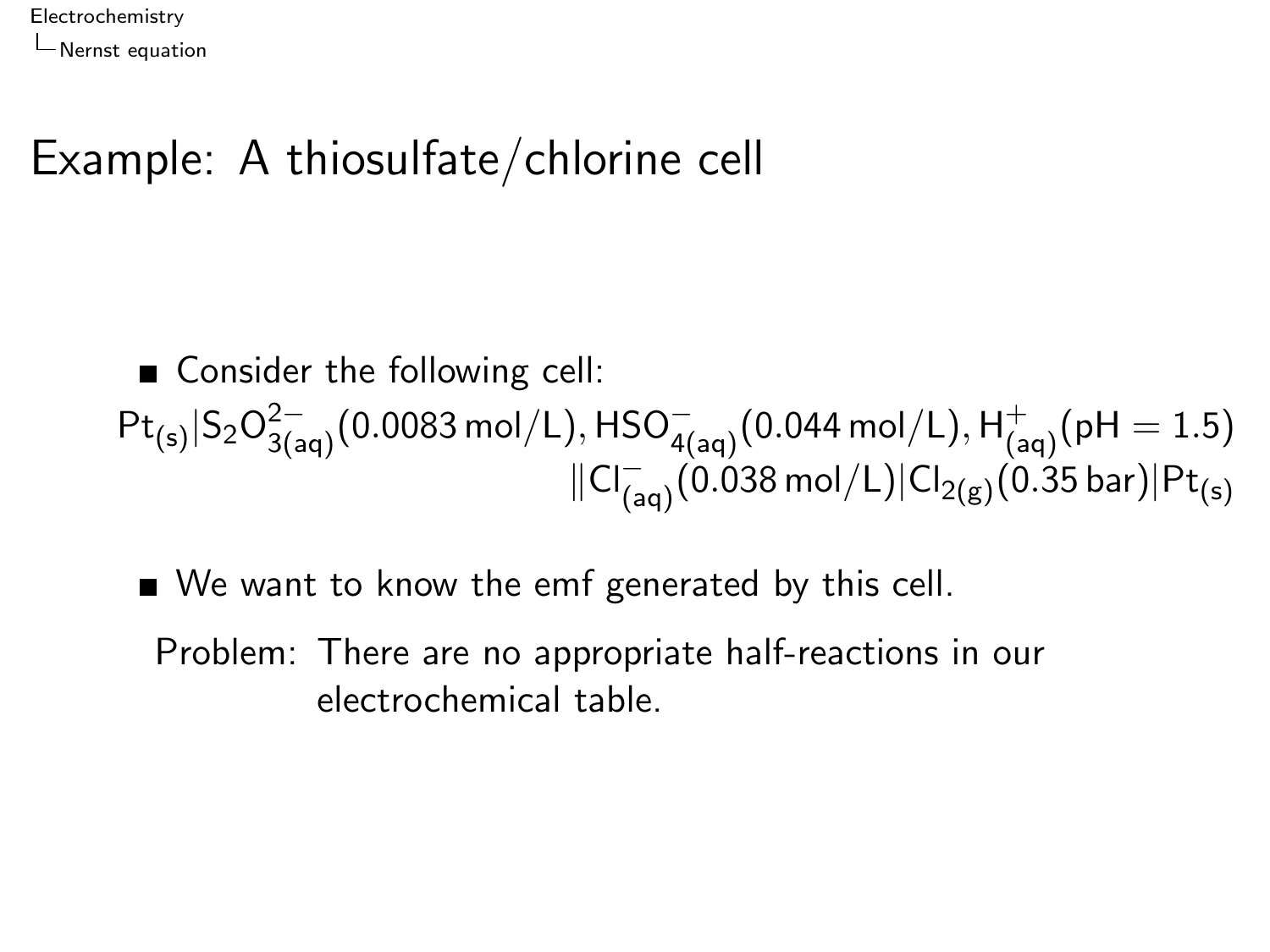- We should start by balancing the reaction.
- We need to know which of the materials at the anode will be oxidized.

Oxidation state of S in chemical species at anode:

$$
\begin{matrix} S_2O_3^{2-} & HSO_4^-\\ +2 & +6 \end{matrix}
$$

 $\implies$  S<sub>2</sub>O<sub>3</sub><sup>2−</sup> will be oxidized.

Now balance those half reactions!

$$
Pt_{(s)}|S_2O_{3(aq)}^{2-},HSO_{4(aq)}^{-},H_{(aq)}^{+}||Cl^{-}(aq)|Cl_{2(g)}|Pt_{(s)}^{-}\\
$$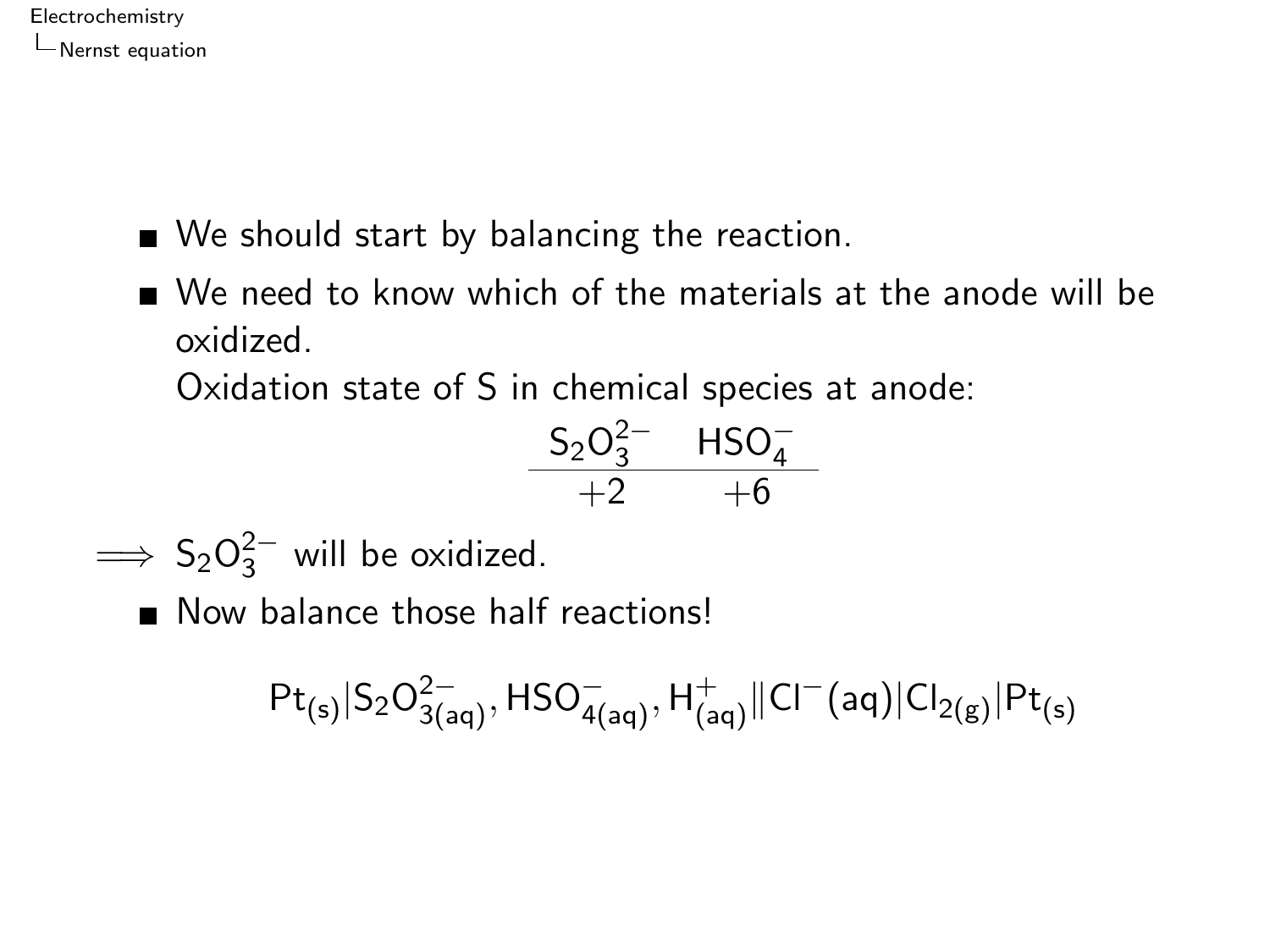#### Half-reactions:

$$
\begin{array}{c} S_2O_3^{2-} + 5H_2O \rightarrow 2HSO_4^- + 8H^+ + 8e^- \\ Cl_2 + 2e^- \rightarrow 2Cl^- \end{array}
$$

Overall reaction:

$$
\begin{aligned} S_2O^{2-}_{3(aq)} + 5H_2O_{(l)} + 4Cl_{2(g)} &\to 2HSO^{-}_{4(aq)} + 8H^{+}_{(aq)} + 8Cl^{-}_{(aq)} \\ \nu_e = 8 \end{aligned}
$$

Standard free energy change:

$$
\Delta_r G_m^{\circ} = 2\Delta_f G^{\circ}(\text{HSO}_4^-) + 8\Delta_f G^{\circ}(\text{Cl}^-) \n- [\Delta_f G^{\circ}(\text{S}_2\text{O}_3^{2-}) + 5\Delta_f G^{\circ}(\text{H}_2\text{O})] \n= 2(-755.7) + 8(-131.0) \n- [-522.5 + 5(-237.1)] \text{ kJ/mol} \n= -851.4 \text{ kJ/mol}
$$